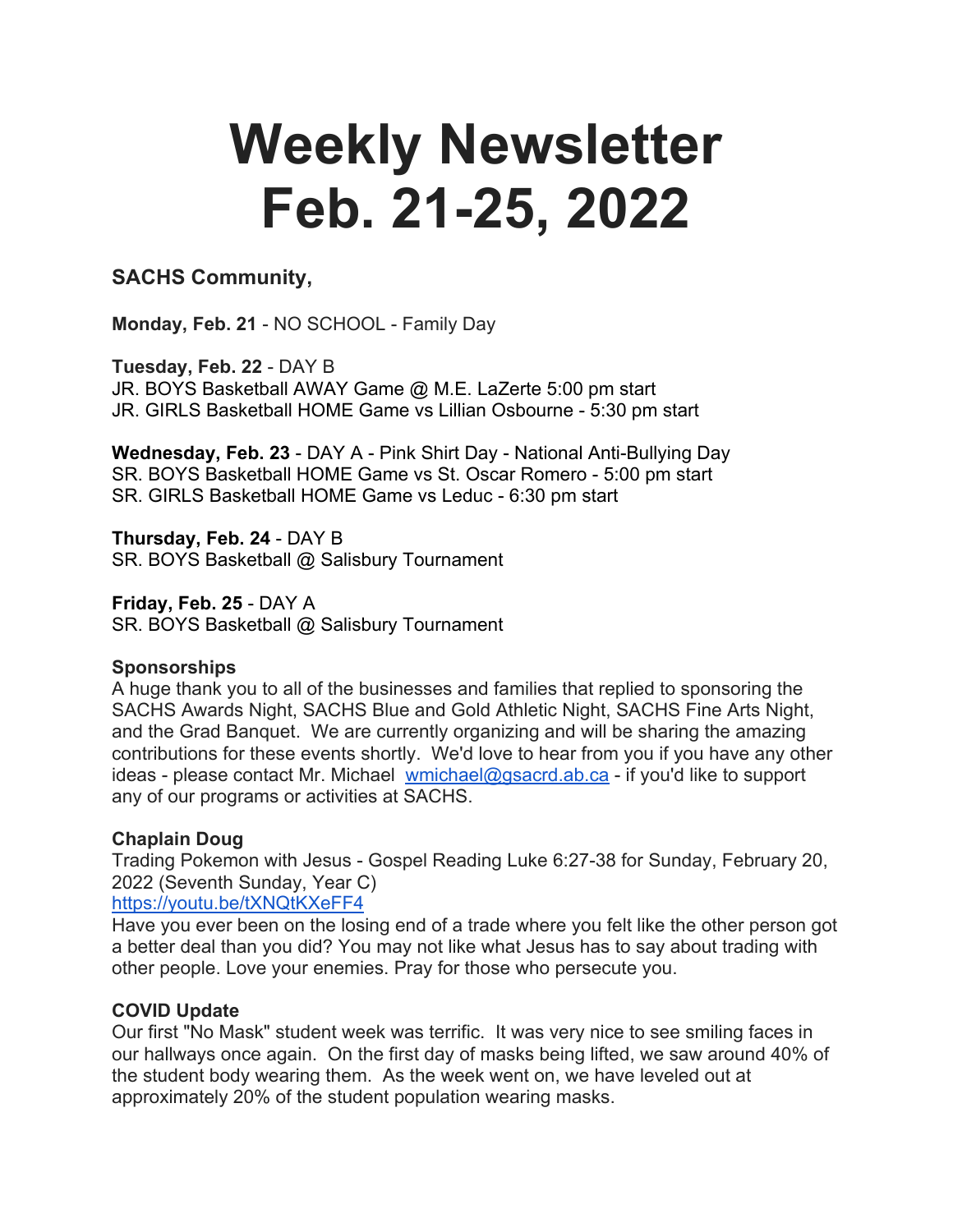#### **Open House**

SACHS will be hosting an "In-Person" Open House on March 1st from 6:30-8:30. The best advertising is "word of mouth" advertising so please pass on the word about our Open House and about how the school has served your kids. We would really appreciate the kind words out in the community.

#### **Registration**

Student registration is now open for new and returning students to SACHS. Returning student registrations can be accessed through the parent portal in Powerschool. It is very important for planning the 2022-2023 school year that we have all the student data in as soon as possible. Grade coaches are currently meeting with all G10 and G11 students to personally go over their course requests for next year and to look at their graduation standing.

# **Counselor Corner**

Please read the following article from MentalHealth.org in regards to human resilience and the natural reaction to an extraordinary event: How Not To Bubble Wrap Our Kids

# **Pink Shirt Day** - February 23rd

We will be having an Anti-bullying presentation in Block 1. The class that wears the most pink shirts will win a prize.

# **Truth and Reconciliation Legacy Murale Project Fundraiser**

Up to February 28 - Our second fundraiser for our Legacy Project is currently going! Please consider ordering some perogies or sausages to contribute to the building of our murale! Order deadline is February 28, please use the QR code to order.



https://gourmetperogies.com/order/1496